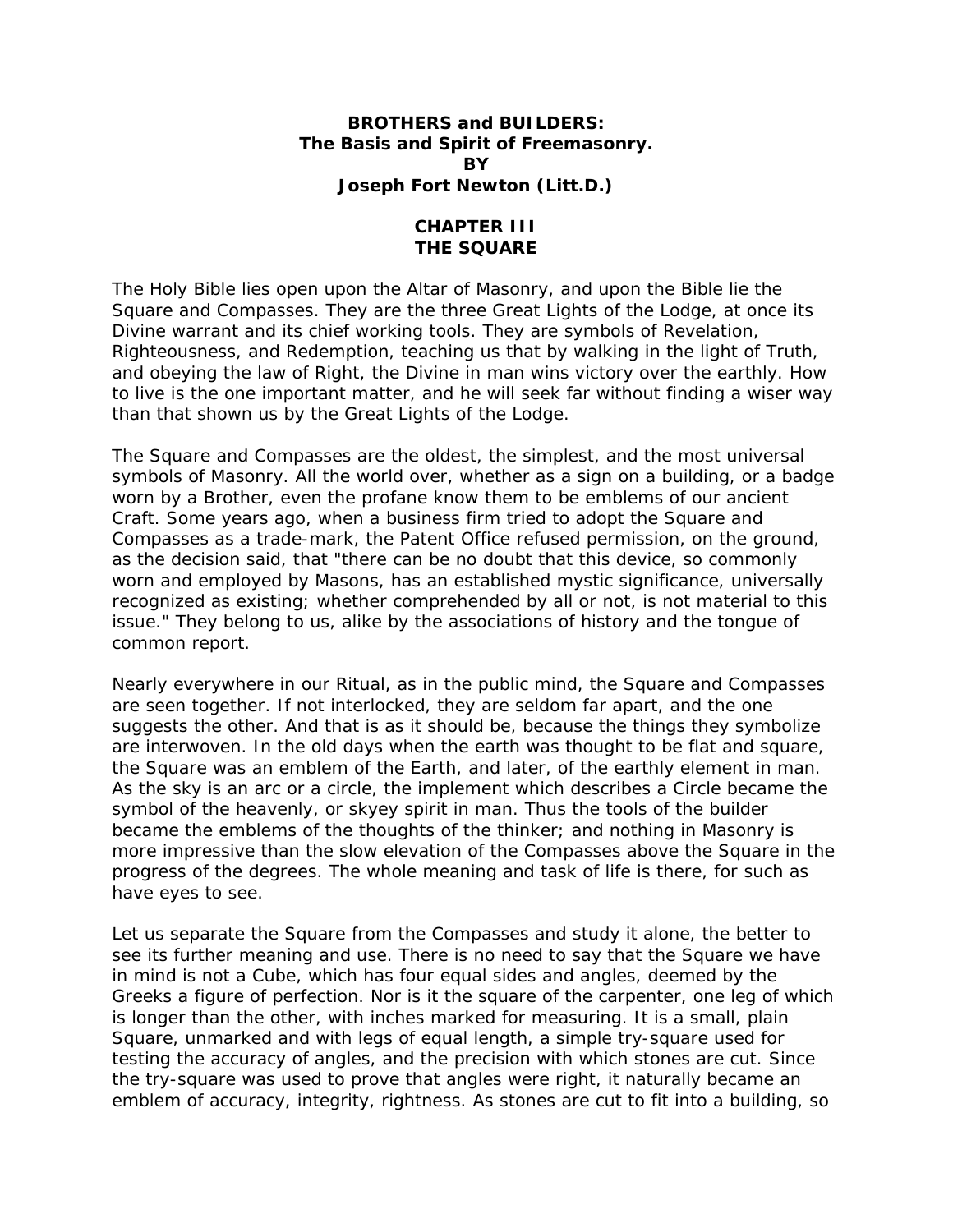our acts and thoughts are built together into a structure of Character, badly or firmly, and must be tested by a moral standard of which the simple try-square is a symbol.

So, among Speculative Masons, the tiny try-square has always been a symbol of morality, of the basic rightness which must be the test of every act and the foundation of character and society. From the beginning of the Revival in 1717 this was made plain in the teaching of Masonry, by the fact that the Holy Bible was placed upon the Altar, along with the Square and Compasses. In one of the earliest catechisms of the Craft, dated 1725, the question is asked: "How many make a Lodge?" The answer is specific and unmistakable: "God and the square, with five or seven right or perfect Masons." God and the Square, Religion and Morality, must be present in every Lodge as its ruling Lights, or it fails of being a just and truly constituted Lodge. In all lands, in all rites where Masonry is true to itself, the Square is a symbol of righteousness, and is applied in the light of faith in God.

God and the Square - it is necessary to keep the two together in our day, because the tendency of the time is to separate them. The idea in vogue to-day is that morality is enough, and that faith in God - if there be a God - may or may not be important. Some very able men of the Craft insist that we make the teaching of Masonry too religious. Whereas, as all history shows, if faith in God grows dim, morality become, a mere custom, if not a cobweb, to be thrown off lightly. It is not rooted in reality, and so lacks authority and sanction. Such an idea, such a spirit so wide-spread in our time, and finding so many able and plausible advocates strikes at the foundations, not only of Masonry, but of all ordered and advancing social life. Once let men come to think that morality is a human invention, and not a part of the order of the world, and the moral law will lose both its meaning and its power. Far wiser was the old book entitled All in All and the Same Forever, by John Davies, and dated 1607, though written by a non-Mason, when it read the reality and nature of God in this manner: "Yet I this form of formless Deity drew by the Square and Compasses of our Creed."

For, inevitably, a society without standards will be a society without stability, and it will one day go down. Not only nations, but whole civilizations have perished in the past, for lack of righteousness. History speaks plainly in this matter, and we dare not disregard it. Hence the importance attached to the Square or Virtue, and the reason why Masons call it the great symbol of their Craft. It is a symbol of that moral law upon which human life must rest if it is to stand. A man may build a house in any way he likes, but if he expects it to stand and be his home, he must adjust his structure to the laws and forces that rule in the material realm. Just so, unless we live in obedience to the moral laws which God has written in the order of things, our lives will fall and end in wreck. When a young man forgets the simple Law of the Square, it does not need a prophet to foresee what the result will be. It is like a problem in geometry.

Such has been the meaning of the Square as far back as we can go. Long before our era we find the Square teaching the same lesson which it teaches us to-day. In one of the old books of China, called The Great Learning, which has been dated in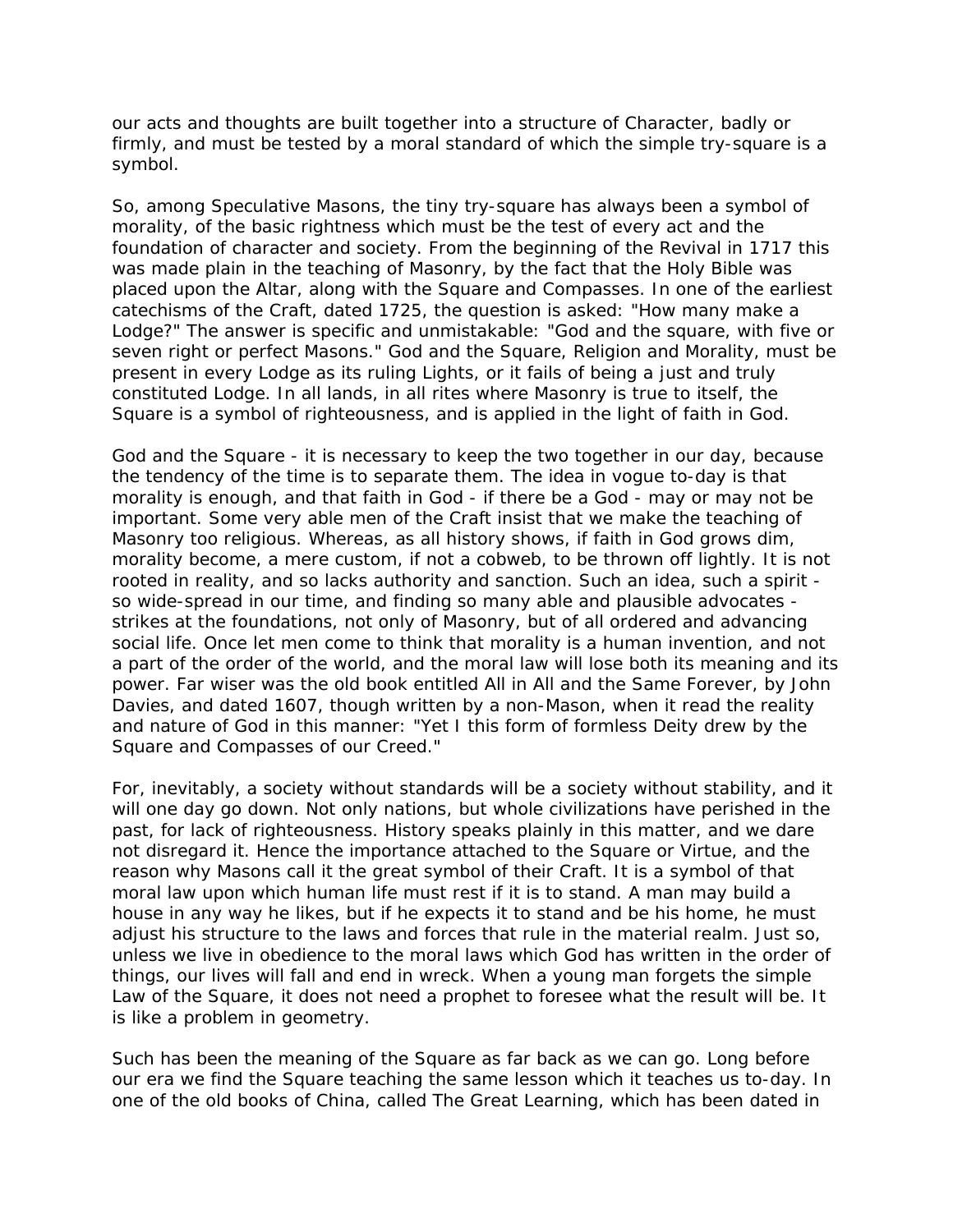the fifth century before Christ, we read that a man should not do unto others what he would not have them do unto him; and the writer adds, "this is called the principle of acting on the square." There it is, recorded long, long ago. The greatest philosopher has found nothing more profound, and the oldest man in his ripe wisdom has learned nothing more true. Even Jesus only altered it from the negative to the positive form in His Golden Rule. So, everywhere, in our Craft and outside, the Square has taught its simple truth which does not grow old. The Deputy Provincial Grand Master of North and East Yorkshire recovered a very curious relic, in the form of an old brass Square found under the foundation stone of an ancient bridge near Limerick, in 1830. On it was inscribed the date, 1517, and the following words:-

> "Strive to live with love and care Upon the Level, by the Square."

How simple and beautiful it is, revealing the oldest wisdom man has learned and the very genius of our Craft. In fact and truth, the Square rules the Mason as well as the Lodge in which he labours. As soon as he enters a Lodge, the candidate walks with square steps round the square pavement of a rectangular Lodge. All during the ceremony his attitude keeps him in mind of the same symbol, as if to fashion his life after its form. When he is brought to light, he beholds the Square upon the Altar, and at the same time sees that it is worn by the Master of the Lodge, as the emblem of his office. In the north-cast corner he is shown the perfect Ashlar, and told that it is the type of a finished Mason, who must be a Square-Man in thought and conduct, in word and act. With every art of emphasis the Ritual writes this lesson in our hearts, and if we forget this first truth the Lost Word will remain forever lost.

For Masonry is not simply a Ritual; it is a way of living. It offers us a plan, a method, a faith by which we may build our days and years into a character so strong and true that nothing, not even death, can destroy it. Each of us has in his own heart a little try-square called Conscience, by which to test each thought and deed and word, whether it be true or false. By as much as a man honestly applies that test in his own heart, and in his relations with his fellows, by so much will his life be happy, stable, and true. Long ago the question was asked and answered: "Lord, who shall abide in Thy tabernacle? He that walketh uprightly, and worketh righteousness, and speaketh the truth in his heart." It is the first obligation of a Mason to be on the Square, in all his duties and dealings with his fellow men, and if he fails there he cannot win anywhere. Let one of our poets sum it all up:-

> "It matters not whate'er your lot Or what your task may be, One duty there remains for you, One duty stands for me. Be you a doctor skilled and wise, Or do your work for wage, A laborer upon the street, An artist on the stage; One glory still awaits for you,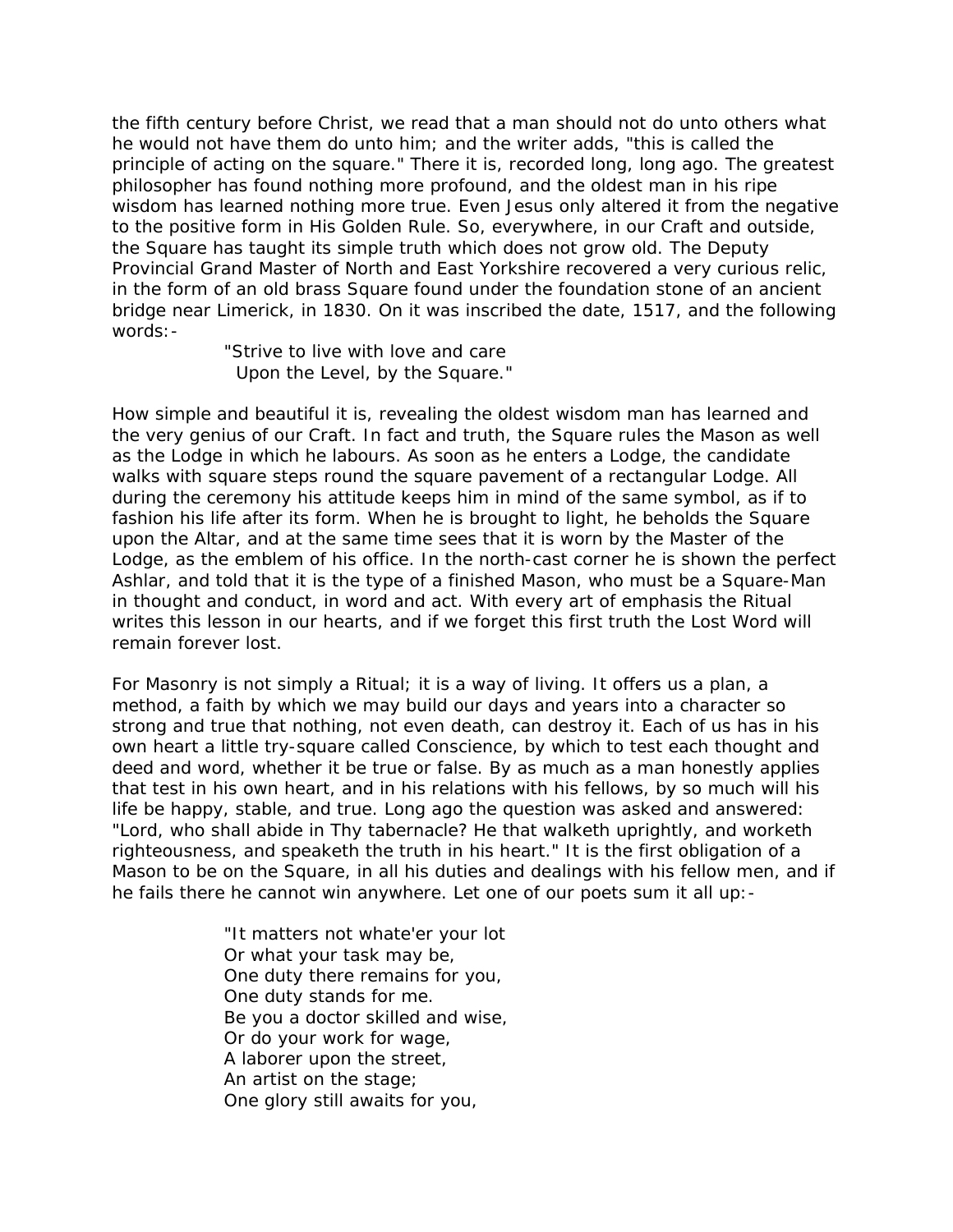One honor that is fair, To have men say as you pass by: 'That fellow's on the square.'

"Ah, here's a phrase that stands for much, 'Tis good old English, too; It means that men have confidence In everything you do. It means that what you have you've earned And that you've done your best, And when you go to sleep at night Untroubled you may rest. It means that conscience is your guide, And honor is your care; There is no greater praise than this: 'That fellow's on the square.'

"And when I die I would not wish A lengthy epitaph; I do not want a headstone large, Carved with fulsome chaff. Pick out no single deed of mine, If such a deed there be, To 'grave upon my monument, For those who come to see. Just this one phrase of all I choose, To show my life was fair: 'Here sleepeth now a fellow who Was always on the square.' "

## **CHAPTER IV THE COMPASSES**

In our study of the Square we saw that it is nearly always linked with the Compasses, and these old emblems, joined with the Holy Bible, are the Great Lights of the Craft. If the Lodge is an "oblong square" and built upon the Square (as the earth was thought to be in olden time), over it arches the Sky, which is a circle. Thus Earth and Heaven are brought together in the Lodge - the earth where man goes forth to his labor, and the heaven to which he aspires. In other words, the light of Revelation and the law of Nature are like the two points of the Compasses within which our life is set tinder a canopy of Sun and Stars.

No symbolism can be more simple, more profound, more universal, and it becomes more wonderful the longer one ponders it. Indeed, if Masonry is in any sense a religion, it is Universe Religion, in which ail men can unite. Its principles are as wide as the world, as high as the sky. Nature and Revelation blend in its teaching; its morality is rooted in the order of the world, and its roof is the blue vault above. The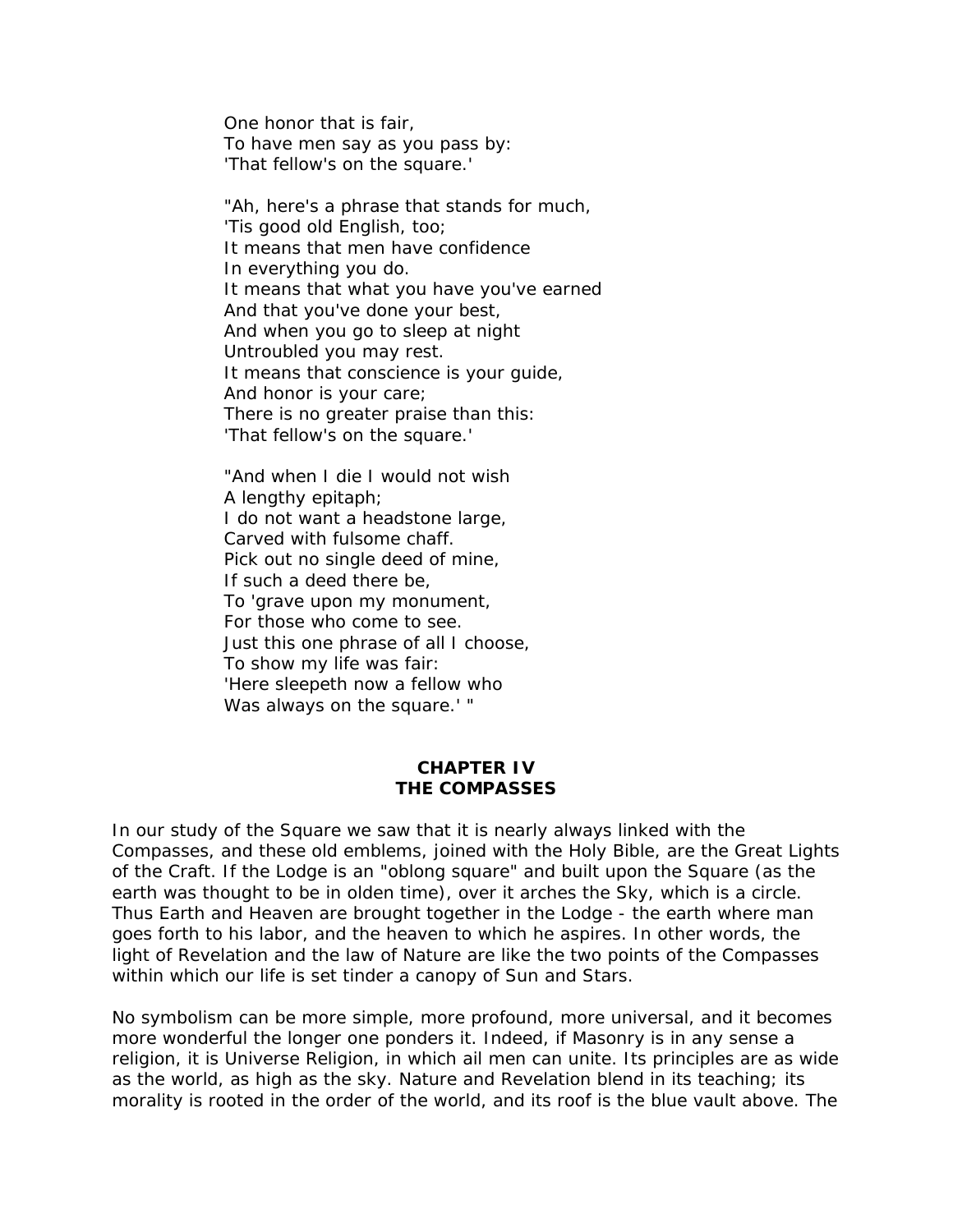Lodge, as we are apt to forget, is always open to the sky, whence come those influences which exalt and ennoble the life of man. Symbolically, at least, it has no rafters but the arching heavens to which, as sparks ascending seek the sun, our life and labor tend. Of the heavenly side of Masonry the Compasses are the symbol, and they are perhaps the most spiritual of our working tools.

As has been said, the Square and Compasses are nearly always together, and that is true as far back as we can go. In the sixth book of the philosophy of Mencius, in China, we find these words: "A Master Mason, in teaching Apprentices, makes use of the compasses and the square. Ye who are engaged in the pursuit of wisdom must also make use of the compass and the square," Note the order of the words: the Compass has first place, and it should have to a Master Mason. In the oldest classic of China, The Book of History, dating back two thousand years before our era, we find the Compasses employed without the Square: "Ye officers of the Government, apply the Compasses." Even in that far off time these symbols had the same meaning they have for us to-day, and they seem to have been interpreted in the same way.

While in the order of the Lodge the Square is first, in point of truth it is not the first in order. The Square rests upon the Compasses before the Compasses rest upon the Square. That is to say, just as a perfect square is a figure that can be drawn only within a circle or about a circle, so the earthly life of man moves and is built within the Circle of Divine life and law and love which surrounds, sustains, and explains it. In the Ritual of the Lodge we see man, hoodwinked by the senses, slowly groping his way out of darkness, seeking the light of morality and reason. But he does so by the aid of inspiration from above, else he would live untroubled by a spark. Some deep need, some dim desire brought him to the door of the Lodge, in quest of a better life and a clearer vision. Vague gleams, impulses, intimations reached him in the night of Nature, and he set forth and finding a friendly hand to help knocked at the door of the House of Light.

As an Apprentice a man is, symbolically, in a crude, natural state, his divine life covered and ruled by his earthly nature. As a Fellowcraft he has made one step toward liberty and light, and the nobler elements in him are struggling to rise above and control his lower, lesser nature. In the sublime Degree of a Master Mason - far more sublime than we yet realize - by human love, by the discipline of tragedy, and still more by Divine help the divine in him has subjugated the earthly, and he stands forth strong, free, and fearless, ready to raise stone upon stone until naught is wanting. If we examine with care the relative positions of the Square and Compasses as he advanced through the Degrees, we learn a parable and a prophecy of what the Compasses mean in the life of a Mason.

Here, too, we learn what the old philosopher of China meant when be urged Officers of the Government to "apply the Compasses," since only men who have mastered themselves can really lead or rule others. Let us now study the Compasses apart from the Square, and try to discover what they have to teach us. There is no more practical lesson in Masonry and it behoves us to learn it and lay it to heart. As the light of the Holy Bible reveals our relation and duty to God, and the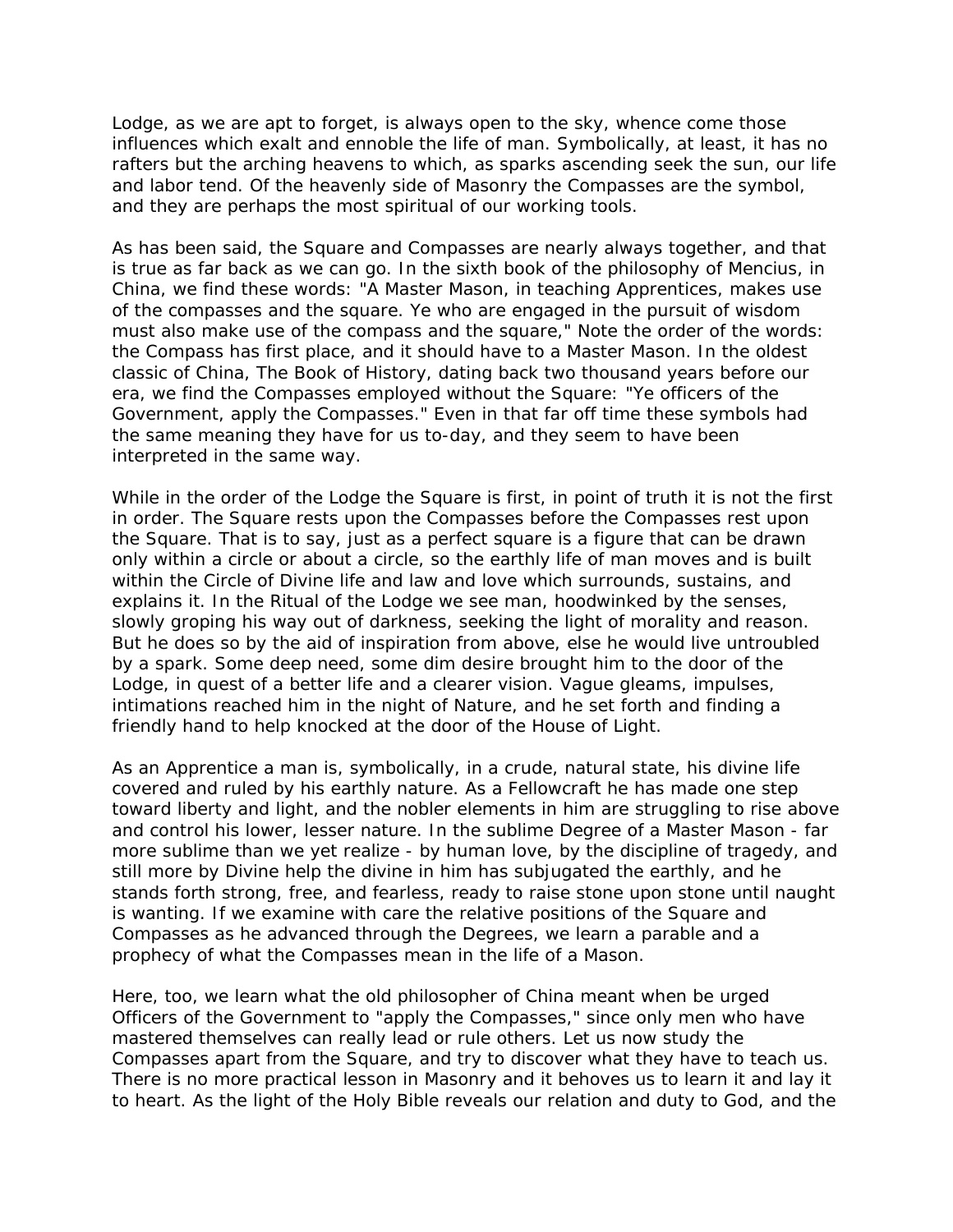Square instructs us in our duties to our Brother and neighbour, so the Compasses teach us the obligation which we owe to ourselves. What that obligation is needs to be made plain: it is the primary, imperative, everyday duty of circumscribing his passions, and keeping his desires within due bounds. As Most Excellent King Solomon said long ago, "better is he that ruleth his spirit than he that taketh a city."

In short, it is the old triad, without which character loses its symmetry, and life may easily end in chaos and confusion. It has been put in many ways, but never better than in the three great words: self-knowledge, self-reverence, self-control; and we cannot lose any one of the three and keep the other two. To know ourselves, our strength, our weakness, our limitations, is the first principle of wisdom, and a security against many a pitfall and blunder. Lacking such knowledge, or disregarding it, a man goes too far, loses control of himself, and by the very fact loses, in some measure, the self-respect which is the corner stone of a character. If he loses respect for himself, he does not long keep his respect for others, and goes down the road to destruction, like a star out of orbit, or a car into the ditch.

The old Greeks put the same truth into a trinity of maxims: "Know thyself; in nothing too much; think as a mortal" ; and it made them masters of the art of life and the life of art. Hence their wise Doctrine of the Limit, as a basic idea both of life and of thought, and their worship of the God of Bounds, of which the Compasses are a symbol. It is the wonder of our human life that we belong to the limited and to the unlimited. Hemmed in, hedged about, restricted, we long for a liberty without rule or limit. Yet limitless liberty is anarchy and slavery. As in the great word of Burke, "it is ordained in the eternal constitution of things, that a man of intemperate passions cannot be free; his passions forge their fetters." Liberty rests upon law. The wise man is he who takes full account of both, who knows how, at all points, to qualify the one by the other, as the Compasses, if he uses them aright, will teach him how to do.

Much of our life is ruled for us whether we will or not. The laws of nature throw about us their restraining bands, and there is no place where their writ does not run. The laws of the land make us aware that our liberty is limited by the equal rights and liberties of others. Our neighbour, too, if we fail to act toward him squarely may be trusted to look after his own rights. Custom, habit, and the pressure of public opinion are impalpable restraining forces which we dare not altogether defy. These are so many roads from which our passions and appetites stray at our peril. But there are other regions of life where personality has free play, and they are the places where most of our joy and sorrow lie. It is in the realm of desire, emotion, motive, in the inner life where we are freest and most alone, that we need a wise and faithful use of the Compasses.

How to use the Compasses is one of the finest of all arts, asking for the highest skill of a Master Mason. If he is properly instructed, he will rest one point on the innermost centre of his being, and with the other draw a circle beyond which he will not go, until he is ready and able to go farther. Against the littleness of his knowledge he will set the depth of his desire to know, against the brevity of his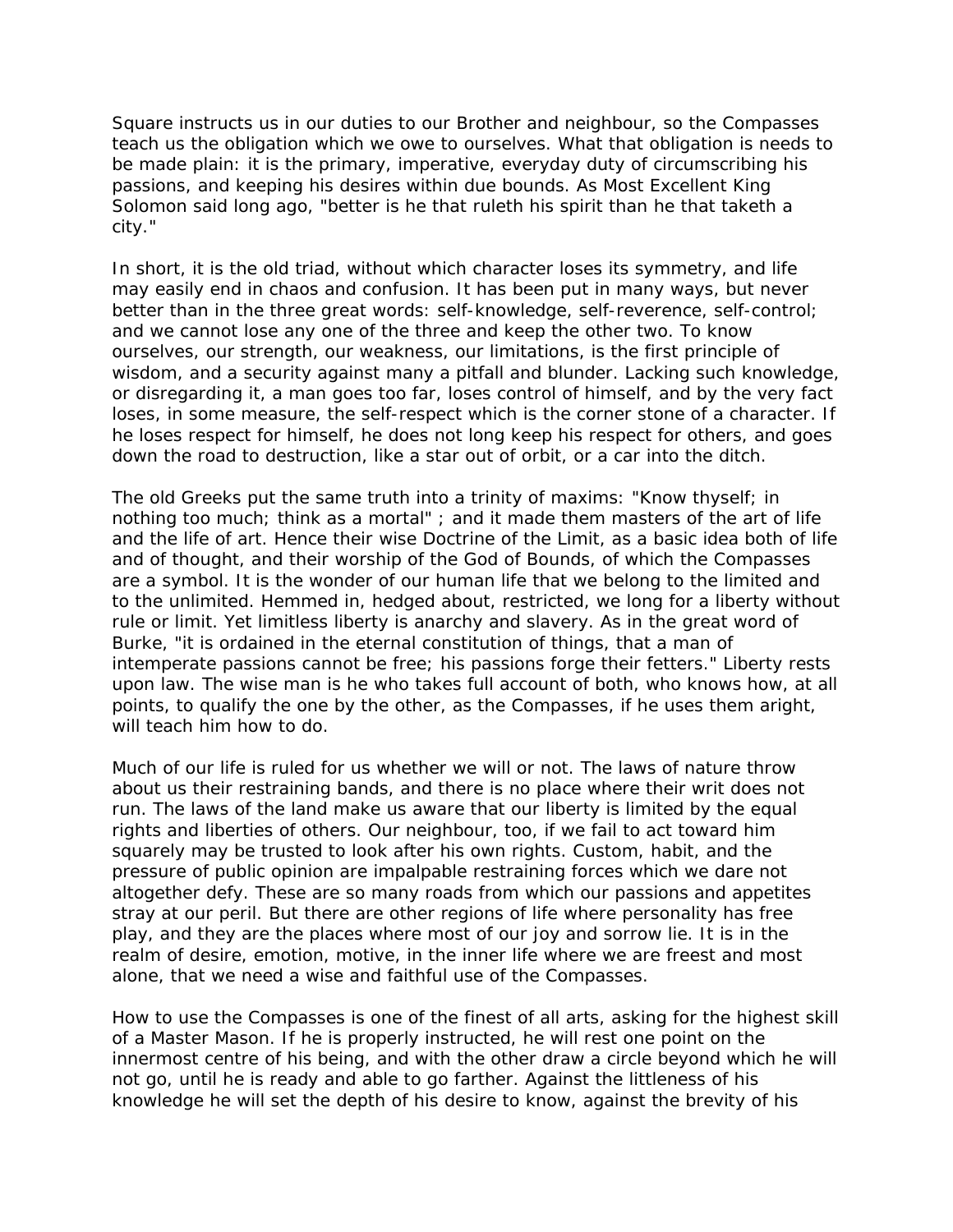earthly life the reach of his spiritual hope. Within a wise limit he will live and labour and grow, and when he reaches the outer rim of the circle he will draw another, and attain to a full-orbed life, balanced, beautiful, and finely poised No wise man dare forget the maxim, "In nothing too much, " for there are situations where a word too much, a step too far, means disaster. If he has a quick tongue, a hot temper, a dark mood, he will apply the Compasses, shut his weakness within the circle of his strength, and control it.

Strangely enough, even a virtue, if unrestrained and left to itself, may actually become a vice. Praise, if pushed too far, becomes flattery. Love often ends in a soft sentimentalism, flabby and foolish. Faith, if carried to the extreme by the will to believe, ends in over-belief and superstition. It is the Compasses that help us to keep our balance, in obedience to the other Greek maxim: "Think as a mortal" - that is, remember the limits of human thought. An old mystic said that God is a circle whose centre is everywhere, and its circumference nowhere. But such an idea is all a blur. Our minds can neither grasp nor hold it. Even in our thought about God we must draw a circle enclosing so much of His nature as we can grasp and realize, enlarging the circle as our experience and thought and vision expand. Many a man loses all truth in his impatient effort to reach final truth. It is the man who fancies that he has found the only truth, the whole truth, and nothing but the truth, and who seeks to impose his dogma upon others, who becomes the bigot, the fanatic, the persecutor.

Here, too, we must apply the Compasses, if we would have our faith fulfil itself in fellowship. Now we know in part - a small part, it may be, but it is real as far as it goes - though it be as one who sees in a glass darkly. The promise is that if we are worthy and well qualified, we shall see God face to face and know ever as we are known. But God is so great, so far beyond my mind and yours, that if we are to know Him at all truly, we must know Him together, in fellowship and fraternity. And so the Poet-Mason was right when he wrote:-

" He drew a circle that shut me out, Heretic, rebel, a thing to flout; But love and I had the wit to win, We drew a circle that took him in."

## **CHAPTER V. THE LEVEL AND PLUMB**

Like the Square and the Compasses, the Level and the Plumb are nearly always united in our Ritual. They really belong together, as much in moral teaching as in practical building. The one is used to lay horizontals, the other to try perpendiculars, and their use suggests their symbolism. By reason of their use, both are special working tools of the Fellowcraft, along with the Square; and they are also worn as jewels by two of the principal officers of the Lodge.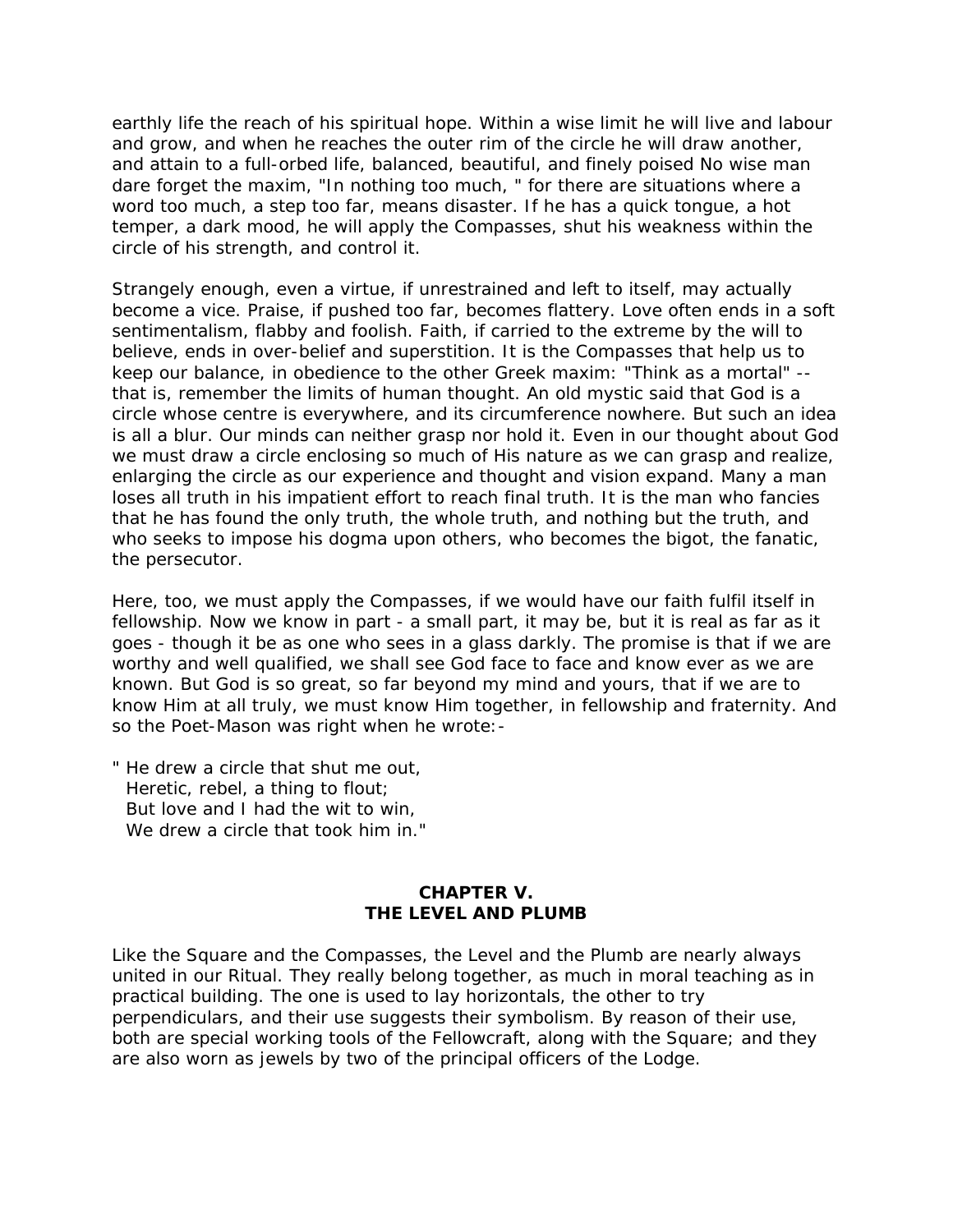Among the Craft Masons of olden time the actual work of building was done by Fellowcrafts, using materials gathered and rough hewn by Apprentices, all working under the guidance of the Master. In our symbolism, as the Apprentice is youth, so the Fellowcraft is manhood, the time when the actual work of life must be done on the Level, by the Plumb and Square. Next to the Square and Compasses, the Level and Plumb are among the noblest and simplest symbols of the Craft, and their meaning is so plain that it hardly needs to be pointed out. Yet they are so important, in use and meaning, that they might almost be numbered among the Lesser Lights of the Lodge.

I.

The Level, so the newly made Mason is taught, is for the purpose of proving horizontals. An English writer finds a lesson in the structure of the Level, in the fact that we know that a surface is level when the fluid is poised and at rest. >From the use of the Level he bids us seek to attain a peaceful, balanced poise of mind, undisturbed by the passions which upset and sway us one way or the other. It is a counsel of perfection, he admits, but he insists that one of the best services of Masonry is to keep before us high ideals, and, what is more, a constantly receding ideal, otherwise we should tire of it.

Of course, the great meaning of the Level is that it teaches equality, and that is a truth that needs to be carefully understood. There is no little confusion of mind about it. Our Declaration of American Independence tells us that all men are "created equal," but not many have tried to think out what the words really mean. With most of us it is a vague sentiment, a glittering generality born of the fact that all are made of the same dust, are sharers of the common human lot, moved by the same great faith and fears, hopes and loves - walking on the Level of time until Death, by its grim democracy, erases all distinctions and reduces all to the same level.

Anyone who faces the facts knows well enough that all men are not equal, either by nature or by grace. Our humanity resembles the surface of the natural world in its hills and valleys. Men are very unequal in physical power, in mental ability, in moral quality. No two men are equal; no two are alike. One man towers above his fellows, as a mountain above the hills. Some can do what others can never do. Some have five talents, some two, and some but one. A genius can do with effortless ease what it is futile for others to attempt, and a poet may be unequal to a hod-carrier in strength and sagacity. When there is inequality of gift it is idle to talk of equality of opportunity, no matter how fine the phrase may sound. It does not exist.

By no glib theory can humanity be reduced to a dead level. The iron wrinkles of fact are stubborn realities. Manifestly it is better to have it so, because it would make a dull world if all men were equal in a literal sense. As it is, wherein one lacks another excels, and men are drawn together by the fact that they are unequal and unlike. The world has different tasks demanding different powers, brains to devise, seers to see, hands to execute, prophets to lead. We need poets to inspire, scientists to teach, pioneers to blaze the path into new lands. No doubt this was what Goethe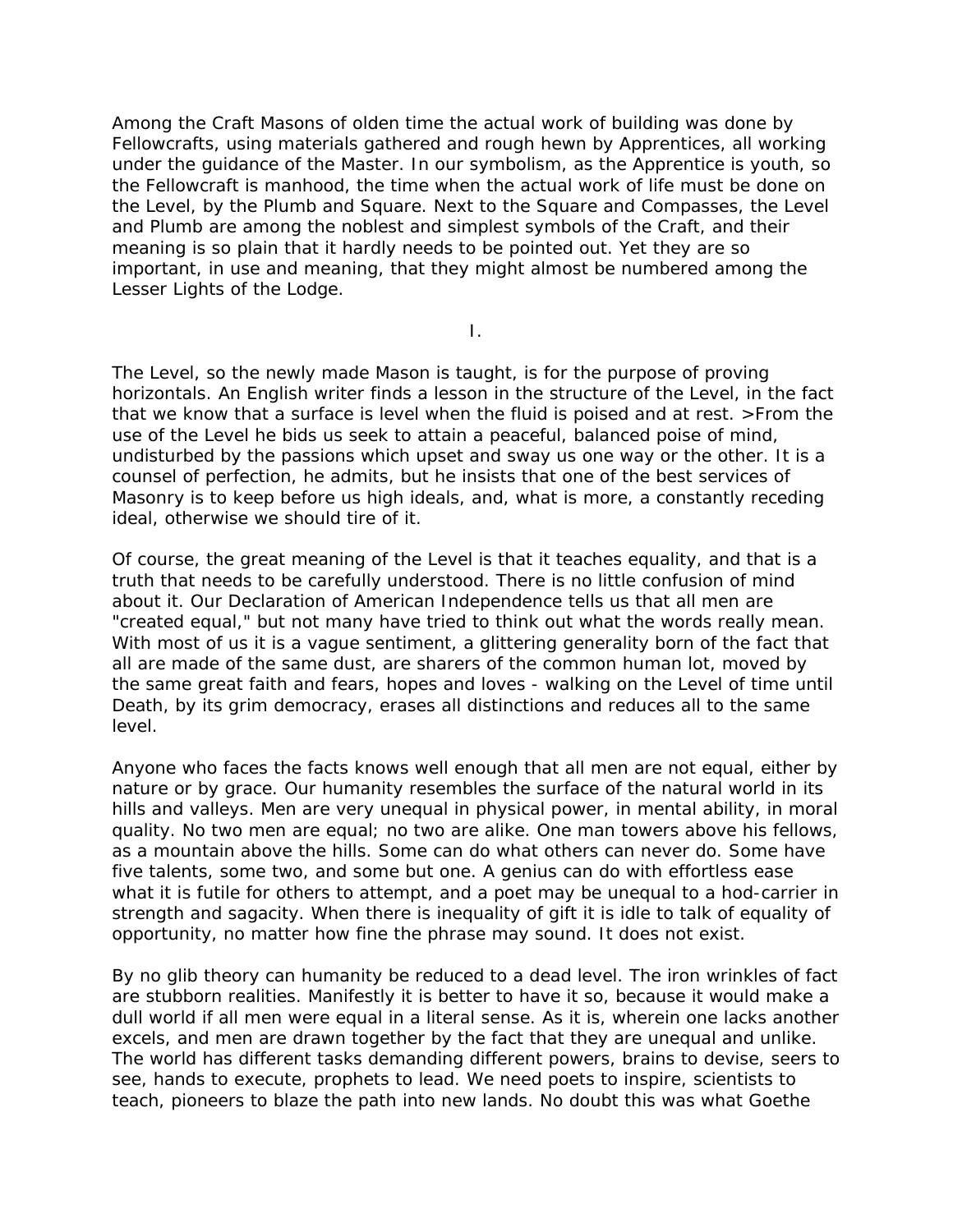meant when he said that it takes all men to make one man, and the work of each is the glory of all.

What, then, is the equality of which the Level is the symbol ? Clearly it is not identity or even similarity of gift and endowment. No, it is something better; it is the equal right of each man to the full use and development of such power as he has, whatever it may be, unhindered by injustice or oppression. As our Declaration of Independence puts it, every man has an equal and inalienable right to "life, liberty and the pursuit of happiness," with due regard for the rights of others in the same quest. Or, as a famous slogan summed it up: "Equal rights for all; special privileges to none!" That is to say, before the law every man has an equal right to equal justice, as before God, in whose presence all men are one in their littleness, each receives equally and impartially the blessing of the Eternal Love, even as the sun shines and the rain falls on all with equal benediction.

Albert Pike, and with him many others, have gone so far as to say that Masonry was the first apostle of equality in the true sense. One thing we do know: Freemasonry presided over the birth of our Republic, and by the skill of its leaders wrote its basic truth, of which the Level is the symbol, into the organic law of this land. The War for Independence, and the fight for constitutional liberty, might have had another issue but for the fact that our leaders were held together by a mystic tie of obligation, vowed to the service of the rights of man. Even Thomas Paine, who was not a Mason, wrote an essay in honour of an Order which stood for government without tyranny and religion without superstition - two principles which belong together, like the Level and the Plumb. Thus, by all that is sacred both in our Country and our Craft, we are pledged to guard, defend, and practice the truth taught by the Level.

But it is in the free and friendly air of a Lodge of Masons, about an altar of obligation and prayer, that the principle of equality finds its most perfect and beautiful expression. There, upon the Level, the symbol of equality, rich and poor, high and low, prince and plain citizen - men of diverse creeds, parties, interests, and occupations - meet in mutual respect and real regard, forgetting all differences of rank and station, and united for the highest good of all. "We meet upon the Level and part upon the Square"; titles, ranks, riches, do not pass the Inner Guard; and the humblest brother is held in sacred regard, equally with the brother who has attained the highest round of the wheel of fortune.

Every man in the Lodge is equally concerned in the building of the Temple, and each has his work to do. Because the task demands different gifts and powers, all are equally necessary to the work, the architect who draws the plans, the Apprentice who carries stones or shapes them with chisel and gavel, the Fellowcraft who polishes and deposits them in the wall, and the officers who marshal the workmen, guide their labor, and pay their wages. Every one is equal to every other so long as he does good work, true work, square work. None but is necessary to the erection of the edifice; none but receives the honour of the Craft; and all